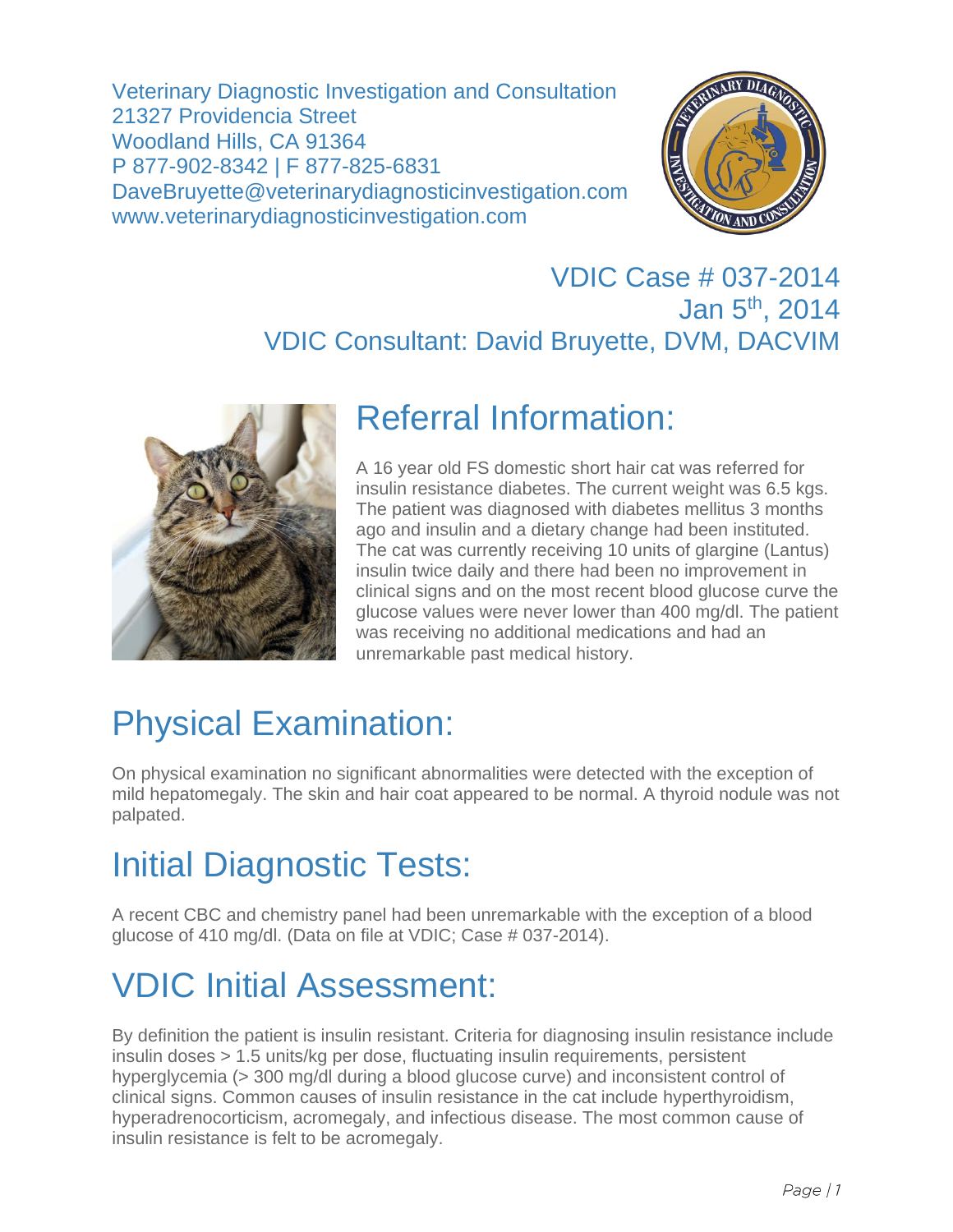### Suggested Plan:

**Diagnostic**: We would suggest the following diagnostic tests: A urine culture, a TT4 concentration, and a serum IGF-I concentration.

**Therapeutic**: Pending these test results I would continue the current dose of glargine insulin.



#### *February 12th, 2014:*

Results of the TT4 concentration were normal at 1.5 ug/dL. The urine culture was negative. The serum IGF-I concentration performed at Michigan State University was elevated at 325 ng/ml with normal values up to 90 ng/ml.

### Final Assessment:

Insulin resistant diabetes secondary to acromegaly.

### Treatment Plan:

Currently, treatment options for feline acromegaly include transsphenoidal hypophysectomy, radiation therapy (traditional or stereotactic), or continued use of high doses of insulin to correct the hyperglycemia. Of these options only surgery has been shown to normalize IGF-I concentrations. Radiation therapy has been shown to improve clinical signs of diabetes and reduce the size of the pituitary tumor. However cats in which IGF-I concentrations fail to normalize often die as a result of hypertrophic cardiomyopathy.

### Case Follow-Up:

#### *March 4th, 2014:*

An MRI was performed which revealed a pituitary macroadenoma. The mass measures one by 1.2 x 1.1 x 1.4 cm. The mass extends above the dorsum sellae. There does not appear to be any involvement of the carotid arteries or cavernous sinus. Based on the MRI scan both surgery and radiation therapy with seem to be appropriate.

#### *March 6th, 2014:*

The owner elected to proceed with definitive hyper fractionated radiation. The treatment will involve 16 fractions at 2.7 Gray per fraction. I would recheck the serum IGF-1 concentrations at 1 and 3 months and recheck the MRI in 6 months. In addition home monitoring of the blood glucose concentrations (preferably with the Alpha-Trak meter) is recommended as insulin requirements may change rapidly as IGF-1 concentrations decrease. Since the patient is receiving a basal insulin we do not need to perform a full glucose curve. We only need to obtain a pre meal/pre insulin blood glucose and a second sample 4 hours later.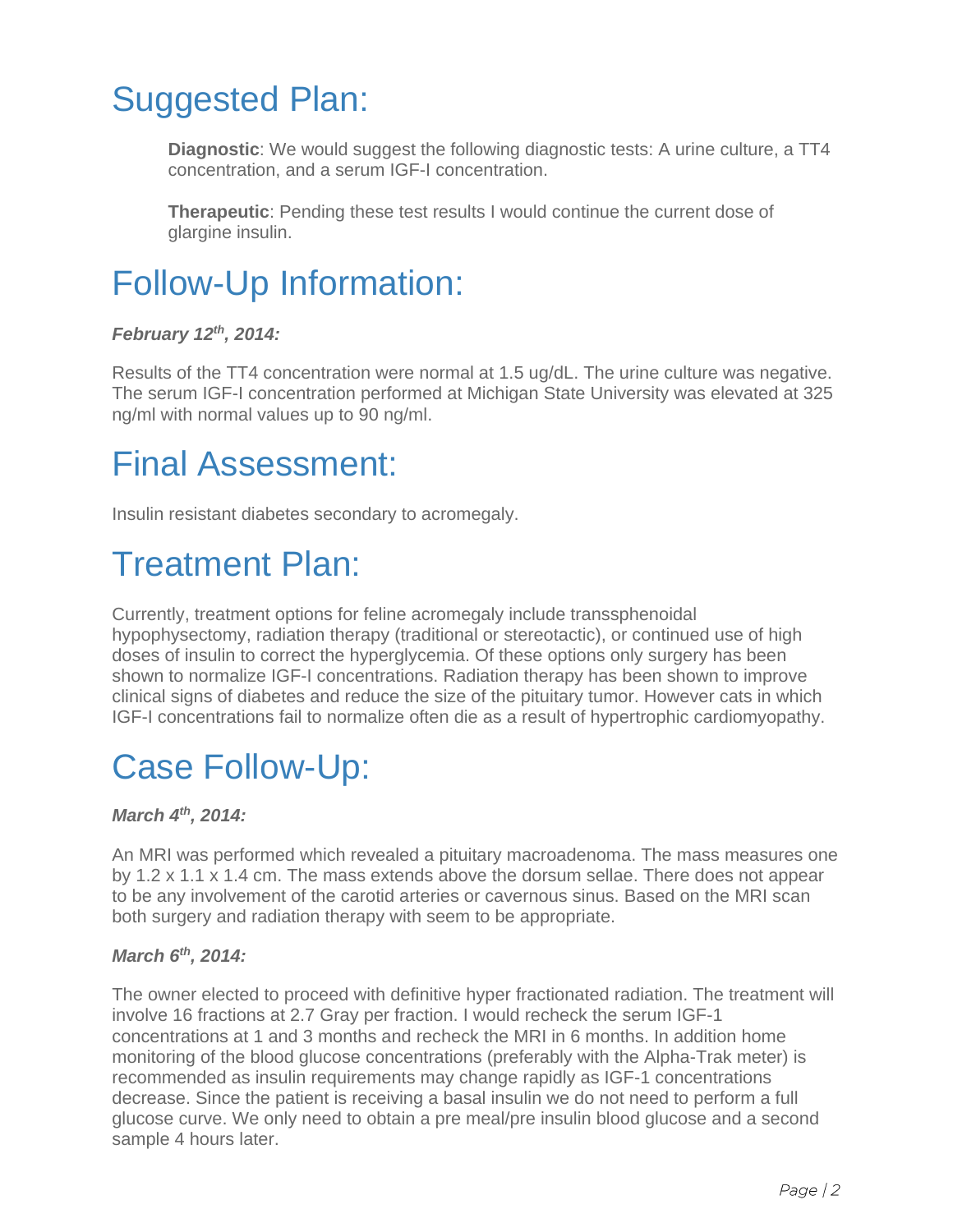#### *April 10th, 2014:*

The serum IGF-1 concentration was 184 ng/ml. The fasting blood sugar (obtained at home) was 214 mg/dl and the 4 hour post prandial was 234 mg/dl. I would reduce the glargine dose to 8 units BID and recheck the glucoses in 2-3 weeks. I would recheck the IGF-1 concentration in 2 months.

#### *June 14th, 2014:*

The serum IGF-1 concentration was 154 ng/ml. The fasting blood sugar (obtained at home) was 176 mg/dl and the 4 hour post prandial was 230 mg/dl. I would reduce the glargine dose to 6 units BID and recheck the glucoses in 2-3 weeks. I would recheck the IGF-1 concentration in 3 months as well consider a repeat MRI to assess tumor size.

#### *July 1st 2014:*

The fasting blood sugar (obtained at home) was 184 mg/dl and the 4 hour post prandial was 217 mg/dl. I would continue the current glargine dose of 6 units BID and recheck the glucoses in 1 month.

#### *September 10th, 2014:*

The patient is doing very well clinically and has no symptoms of diabetes mellitus.

An MRI was performed which revealed a pituitary macroadenoma. The mass measures 0.8 x 0.9 x 1.0 cm. The mass extends just above the dorsum sellae. There is evidence of hemorrhage within the mass and no edema is noted. I would recheck the MRI in 6 months (unless clinical signs or a rising IGF-1 concentration are noted).

The fasting blood sugar (obtained at home) was 146 mg/dl and the 4 hour post prandial was 211 mg/dl. I would continue the current glargine dose of 6 units BID and recheck the glucoses in 1 month.

### Prognosis:

The majority of studies that have been performed in veterinary medicine focus on radiation treatment of pituitary masses regardless of functional status. There is no standard treatment protocol for pituitary masses in veterinary medicine and varying methods have been used including both single and multiple dose fractions administering total dosages ranging from 1,500 – 4,500 cGY. The majority of the cats included in these studies had insulin resistant diabetes (suspected acromegaly or Cushing's disease) and/or neurologic signs. Radiation therapy was shown to be successful in improving insulin resistance and neurologic signs. Neurologic improvement was generally seen within weeks to months and an improved insulin response was seen within the first month, however, most patients still required insulin therapy. In cases where repeat imaging was available a decrease in tumor size was also noted. Disadvantages of radiation therapy are the early and delayed effects of radiation, repeated anesthesia, and expense. Early effects from radiation therapy include hair loss, skin pigmentation and otitis externa. Reported late term side effects include brain necrosis, tumor regrowth, and visual and hearing impairment. In one study, 12 cats with pituitary tumors were treated with a coarse fractionated radiation protocol delivering a total dose of 37 Gy in 5 once weekly doses. Eight of these cats had insulin resistant diabetes mellitus secondary to acromegaly. Of these 8 cats, 5 no longer required insulin therapy,